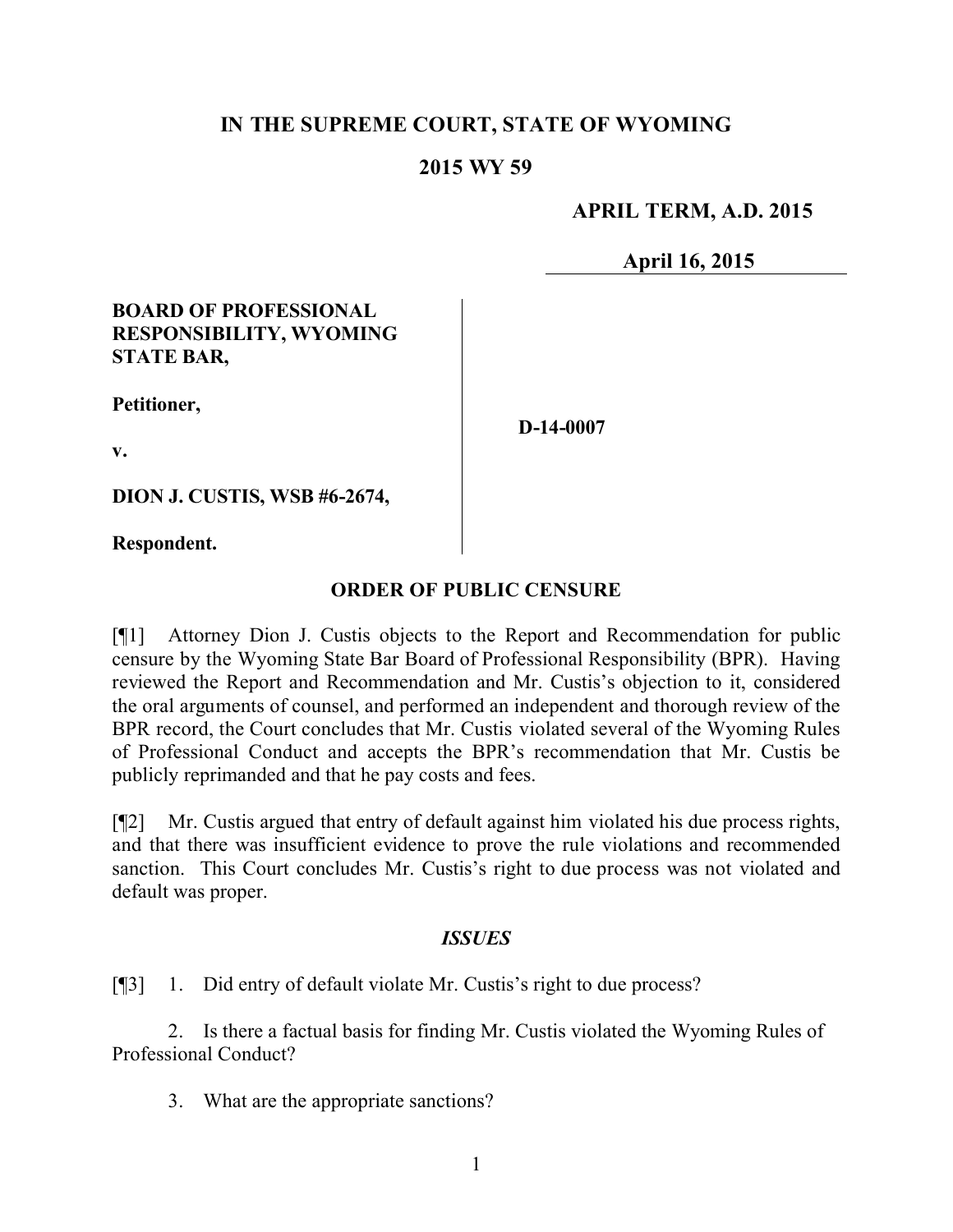[¶4] The Formal Charge arising from Mr. Custis's representation of Gilbert Ortiz, Jr. stemmed from a brief filed by Mr. Custis in the Wyoming Supreme Court appealing Mr. Ortiz's convictions on three counts of second-degree sexual abuse of a minor. *Ortiz v. State*, 2014 WY 60, 326 P.3d 883 (Wyo. 2014). In his brief, Mr. Custis argued that the forensic interviewer, Lynn Huylar, had improperly vouched for the victim's credibility. The brief included an extensive discussion, with quotes, of Ms. Huylar's testimony. However, the testimony referred to was not Ms. Huylar's testimony in the *Ortiz* case; rather, it was her testimony in a similar case, *Seward v. State*, 2003 WY 116, 76 P.3d 805 (Wyo. 2003), in which this Court held that she improperly vouched for the victim's credibility. No citation informed the reader that the testimony discussed had been given in *Seward* and not *Ortiz*. The Formal Charge contained the following allegations:

> 2. Respondent filed a brief with the Wyoming Supreme Court on behalf of the appellant in a case entitled, *Gilbert Ortiz, Jr., Appellant, v State of Wyoming, Appellee*, No. S-13- 0127. The brief contained material misrepresentations.

> 3. [T]he State filed a Motion for an Expedited Stay calling to the Court's attention certain misrepresentations in the brief Respondent had filed . . . .

> 4. Respondent filed a response to the State's motion . . . . Respondent claimed that the misrepresentations were simply an inadvertent, unintentional, embarrassing, typographical error. He asked that the State's motion be denied. He did not offer or take any steps to correct the misrepresentations . . . or to otherwise take remedial action.

> 5. On September 17, 2013, the Court issued an order requiring Respondent to file a revised Appellee's Brief . . . and sanctioned Respondent the sum of \$500.00.

> 6. In response to Bar Counsel's disciplinary inquiry, Respondent denied that he had made any "knowing false statement" in the brief and the misrepresentation in the brief "was simply a drafting error by my paralegal."

The Formal Charge alleged that Mr. Custis's conduct violated Wyo. R. Prof. Conduct 3.3(a) (candor toward the tribunal), 5.3 (responsibilities regarding nonlawyer assistants),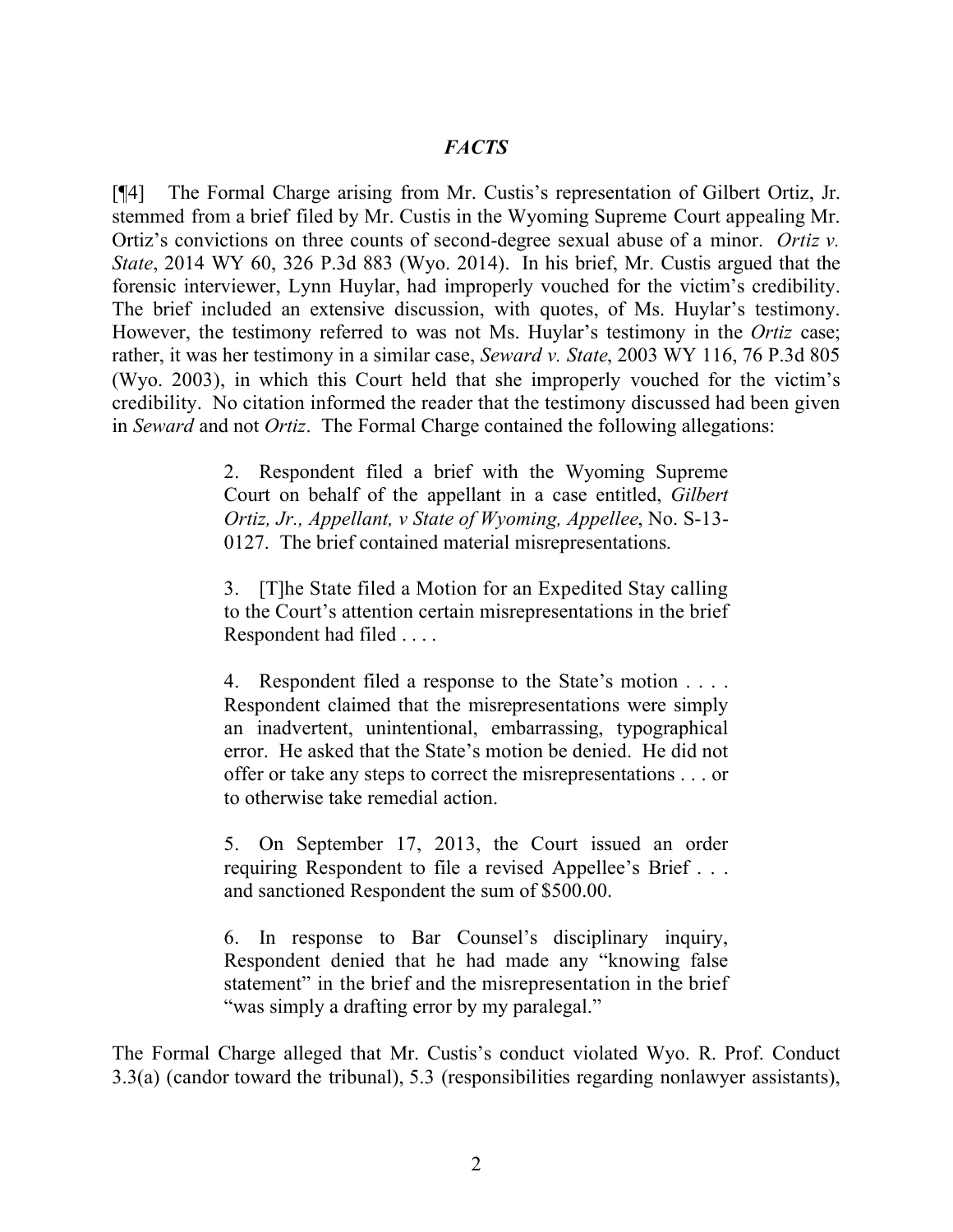8.4(c) (conduct involving dishonesty, fraud, deceit or misrepresentation), and 8.4(d) (conduct prejudicial to the administration of justice).

[¶5] The BPR also considered six exhibits, without objection from Mr. Custis:

**● Exhibit 1:** Copy of the Formal Charge in WSB No. 2013-113.

**● Exhibit 2:** Copy of Appellant's Brief in *Ortiz v. State*.

**● Exhibit 3:** Copy of the State's Motion For An Expedited Stay, in which it called to attention the misrepresentations in Mr. Custis's brief.

**● Exhibit 4:** Copy of Mr. Custis's Response of Attorney for Appellant to State's Motion for an Expedited Stay, in which he wrote in part:

> It is very clear that this quote is a quote from the *Seward* case. To suggest that counsel was deliberately trying to misquote a quote from an opinion that this Court wrote is absurd. First, the misquotes do not affect any substantive argument. Second, the misquotes do not make Appellant's arguments any less or more persuasive.

**● Exhibit 5:** Copy of the Wyoming Supreme Court's Order on Motion for Stay, in which the Court imposed a \$500 sanction and required filing of a corrected brief.

**● Exhibit 6:** Copy of the Wyoming Supreme Court's opinion in *Seward v. State*, 2003 WY 116, 76 P.3d 805 (Wyo. 2003).

[¶6] On October 17, 2013, Mr. Custis was served the Formal Charge via certified mail at his address on file with the Wyoming State Bar, in accordance with  $\S$  11(e) of the Disciplinary Code for the Wyoming State Bar (Disciplinary Code).<sup>1</sup> Tracking information from the United States Postal Service confirmed that the mailing was received at Mr. Custis's address on October 18, 2013. Section 11(f) of the Disciplinary Code provided Mr. Custis twenty days from October 17, 2013 to serve an answer on the BPR and bar counsel. Mr. Custis failed to file an answer to either charge by November 6, 2013, the expiration of the twenty-day period.

[¶7] On November 18, 2013, bar counsel filed and served a Motion for Entry of Order of Default against Mr. Custis. Mr. Custis opposed the motion, alleging improper service under W.R.C.P.  $5(b)(1)$  for failure to serve his attorney in the matter.<sup>2</sup> Mr. Custis also filed a response to the charge.

 <sup>1</sup> The Disciplinary Code applicable to these proceedings is in effect until June 30, 2015.

<sup>&</sup>lt;sup>2</sup> In Mr. Custis's brief, he argues that bar counsel was aware he was represented by an attorney in the disciplinary matters. He submitted a Motion to Modify Record to this Court along with correspondence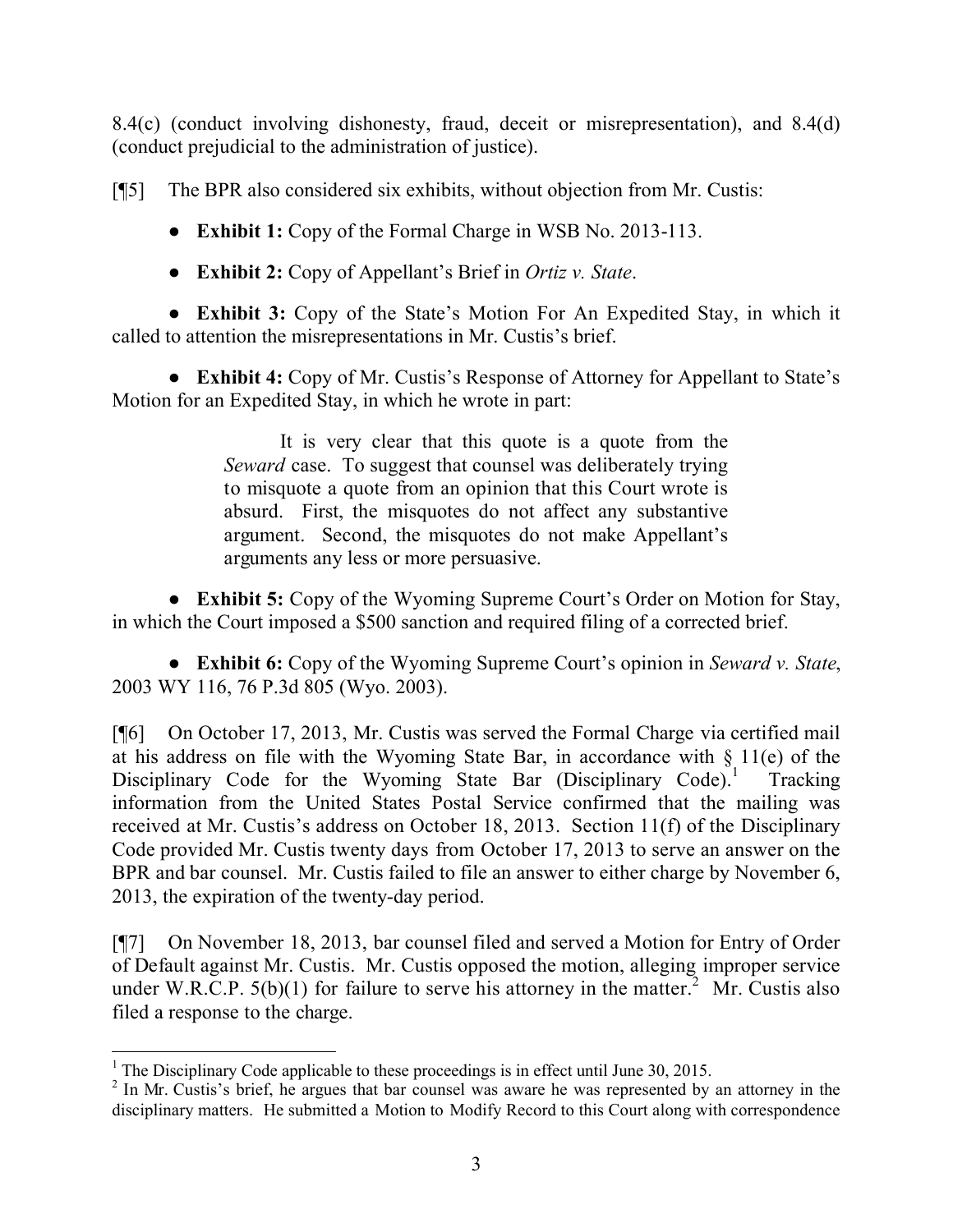[¶8] The BPR entered an Order of Default against Mr. Custis, and set a hearing to determine the appropriate form of discipline. Mr. Custis's Motion for Reconsideration of Entry of Default was denied.

[¶9] At the sanction hearing, bar counsel called the deputy attorney general who represented the State of Wyoming in the *Ortiz* appeal. He explained that a lengthy passage from the *Seward* opinion was inserted into the *Ortiz* brief, and someone took the effort to replace *Seward's* reference to a two- to three-year old child, with a reference to "a young child," which better conformed to the facts in the *Ortiz* appeal. When the deputy attorney general was asked his reaction to Mr. Custis's explanation that the misrepresentation was an inadvertent drafting error, he responded: "I don't see how that's possible. A drafting error -- I don't see how a drafting error would contain that one alteration from the original in the Supreme Court's *Seward* opinion." The deputy attorney general concluded his testimony by explaining that addressing the issue demanded extra time and resources from the Attorney General's office.

[¶10] Mr. Custis presented three witnesses: his paralegal, who assisted with the *Ortiz* brief; Donna Domonkos, an appellate attorney who worked with Mr. Custis's paralegal and reviewed the *Ortiz* brief; and Mr. Custis's office administrator.

[¶11] Ms. Domonkos testified regarding her significant experience writing and arguing appeals, and then explained her specific involvement in the *Ortiz* briefing.

> A: Mr. Custis called me and said that he had a paralegal working with him on this Ortiz brief, and he asked me to go over it and give him some suggestions. I did go over it, and I had quite a few suggestions. . . . I sat down with the paralegal, and we went through different -- different things. . . .

> And so I went through the brief.... And I can tell you, I -- I did not notice the misquote. I didn't.

Ms. Domonkos further testified that from her interactions with the paralegal there was no indication that Mr. Custis intentionally directed the inclusion of the misrepresentation.

between bar counsel and his attorney. We deny Mr. Custis's motion and will not consider evidence of the correspondence. *See* § 21(c)(iv) of the Disciplinary Code. ("The Court shall not receive or consider any evidence that was not presented to the BPR."). In any case, the fact bar counsel knew that Mr. Custis was represented by counsel is not dispositive of this case.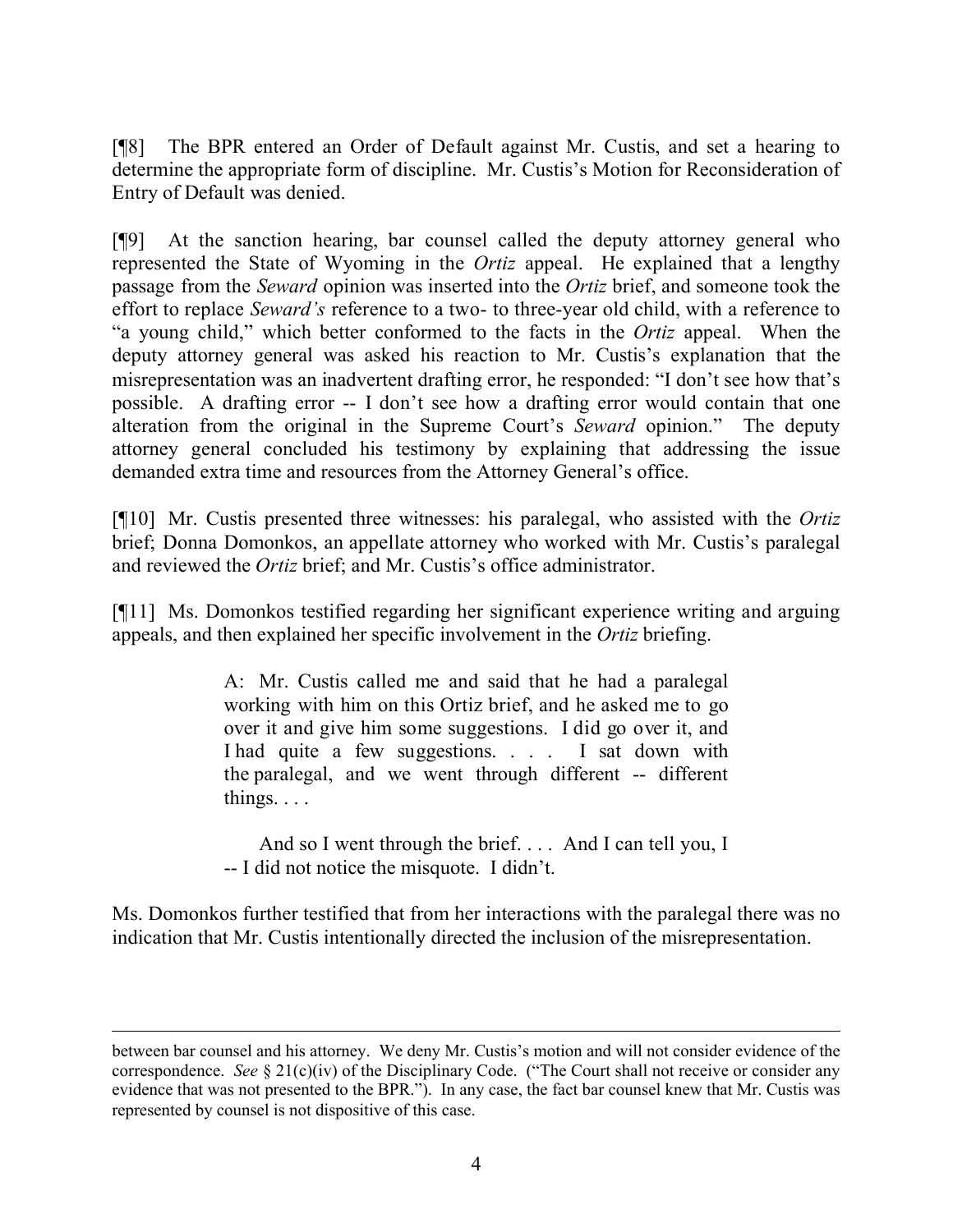[¶12] Mr. Custis's paralegal testified to his involvement in the briefing, "I was the head paralegal at the time, so I did a lot of the preliminary drafting and research." He testified that he was responsible for the misrepresented language in the brief, and it was a result of a "copy and paste mistake from a clipboard on WordPerfect." The paralegal further explained the insertion of the "young child" language resulted from an accidental copying and pasting of his "comparison notes"—facts from the *Ortiz* appeal that he was comparing to his case law research. He testified, "It was definitely inadvertently done," and when Mr. Custis found out about the error from the State's motion, he "was kind of freaking out." He concluded by explaining the error: "I feel the biggest thing with the Ortiz thing, it was a 65-page brief, and there was [sic] so many elements and everything. Like [Mr. Custis] goes over my work with a fine-toothed comb, but obviously something slipped through it."

[¶13] Mr. Custis's office administrator testified to changes in Mr. Custis's office administration following his sanction in *Board of Professional Responsibility, Wyoming State Bar v. Custis*, 2012 WY 142, 295 P.3d 334 (Wyo. 2012) (*Custis I*). She explained that the office now had better communication, weekly status meetings, and case files for every client detailing communications with the client, upcoming court dates, and client contact information.

[¶14] Mr. Custis testified to improvements in his office administration since his 2012 sanction in *Custis I*:

> I have instructed my office, my secretary, paralegal, even my runner, that there's not to be any mistakes. So I've tried to do everything I can. I've tried to improve my office policy by meeting weekly, going through, as [the office administrator] said, with the case log, making sure that there's [sic] no mistakes made on outgoing pleadings, making sure all the clients are notified, making sure there's no questions of any clients.

Mr. Custis testified to his paralegal's role in the *Ortiz* brief:

I'm responsible for what's in the appellant brief. I take full responsibility for that.

I do not direct him to simply write the brief and then that's it. I have him help me writing the brief. And that's what I did in this case. So he would write certain issues. I would write certain issues. I would give him more leeway on certain topics.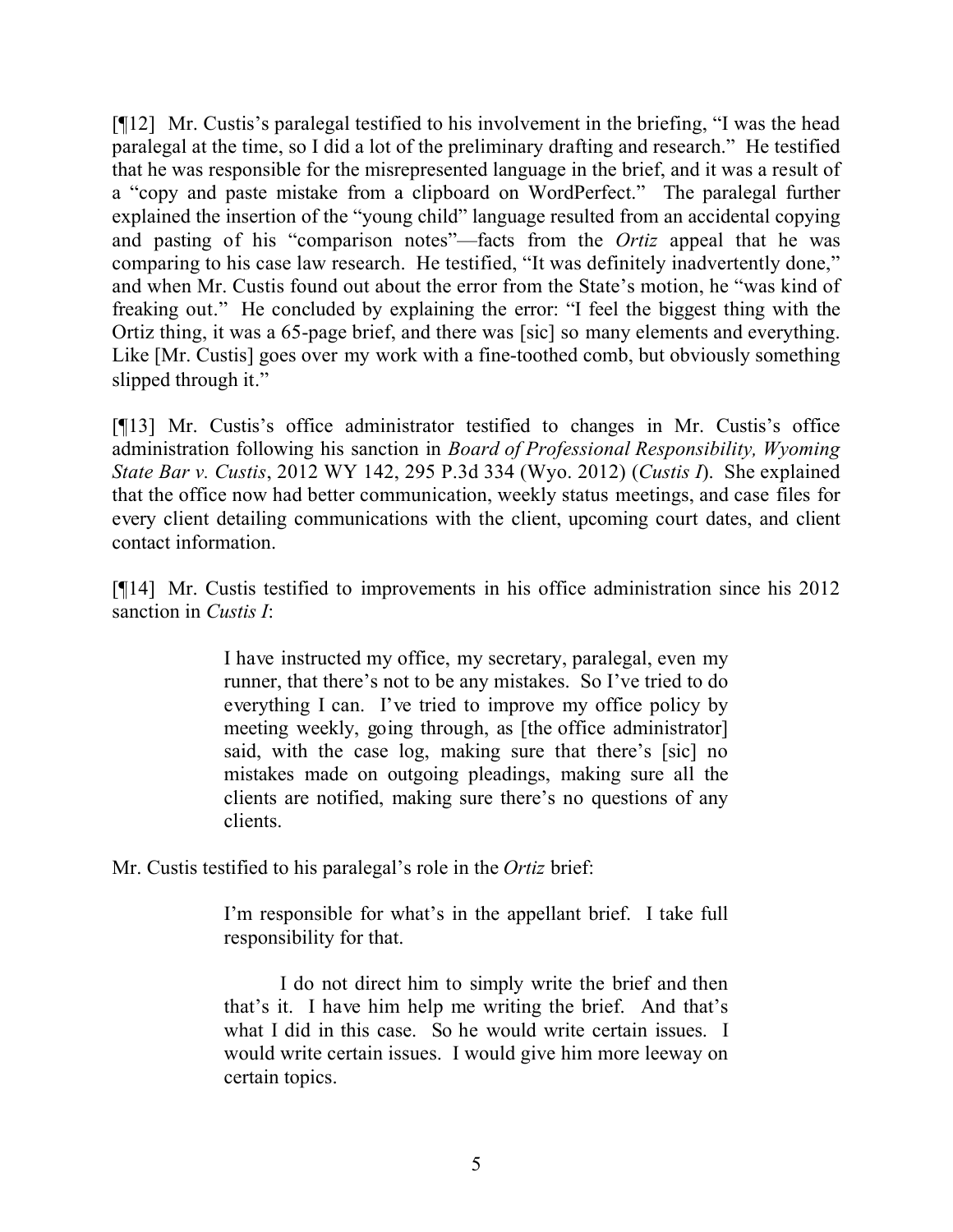So when I read it, it read to me as a quote from Seward. I thought that's what he was referring to. I did not notice that he didn't cite to it.

. . . .

[¶15] Mr. Custis emphasized he had no knowledge of the error prior to receiving the State's motion for stay, claiming he "never would have directed anything like that." Regarding his failure to immediately correct the brief upon notice from the State, Mr. Custis testified that his understanding of the appellate court rules was that he could not just submit an amended brief without leave of the Supreme Court, so he responded to the State's motion and he thought the Court would tell him what to do in its order on the motion. Mr. Custis spent the rest of his direct examination explaining how he wished the Attorney General's office would have dealt with the situation differently, and that "it was inappropriate for [the Attorney General's office] to accuse me of misconduct to the Supreme Court in a pending case." On cross-examination, Mr. Custis admitted he did not request leave of the Supreme Court to correct the brief, instead filing a seven-page opposition to the motion.

[¶16] Following the hearing, the BPR issued its Report and Recommendation, in which it found a factual basis for concluding that Mr. Custis violated Wyo. R. Prof. Conduct 3.3(a), 5.3, 8.4(c) and 8.4(d). It recommended public censure plus payment of \$500.00 in administrative fees, and \$1,827.72 for sanction hearing costs.

[¶17] Mr. Custis timely sought review of the BPR's Report and Recommendation.

## *ATTORNEY DISCIPLINARY PROCEDURE*

[¶18] The purposes of attorney discipline are to protect the public, maintain the integrity of the legal system, assure the fair administration of justice, and deter other lawyers from engaging in similar misconduct. *Bd. of Prof'l Responsibility v. Richard*, 2014 WY 98, ¶ 51, 335 P.3d 1036, 1051 (Wyo. 2014); *In re Abrams*, 257 P.3d 167, 169-70 (Ariz. 2011); *In re Wiederholt*, 24 P.3d 1219, 1226 (Alaska 2001). To this end, the Wyoming Supreme Court adopts and promulgates rules governing the professional conduct of attorneys, organizing the bar association, and establishing the procedure for attorney discipline. Wyo. Stat. Ann. § 5-2-118 (LexisNexis 2014).

[¶19] Attorneys admitted to the Wyoming State Bar are "subject to the exclusive disciplinary jurisdiction of this Court and the [BPR]." Disciplinary Code § 1(a).

> [T]he [BPR] is an arm of this Court whose purpose is to investigate allegations of professional misconduct and to report its findings and recommendations to the Court, which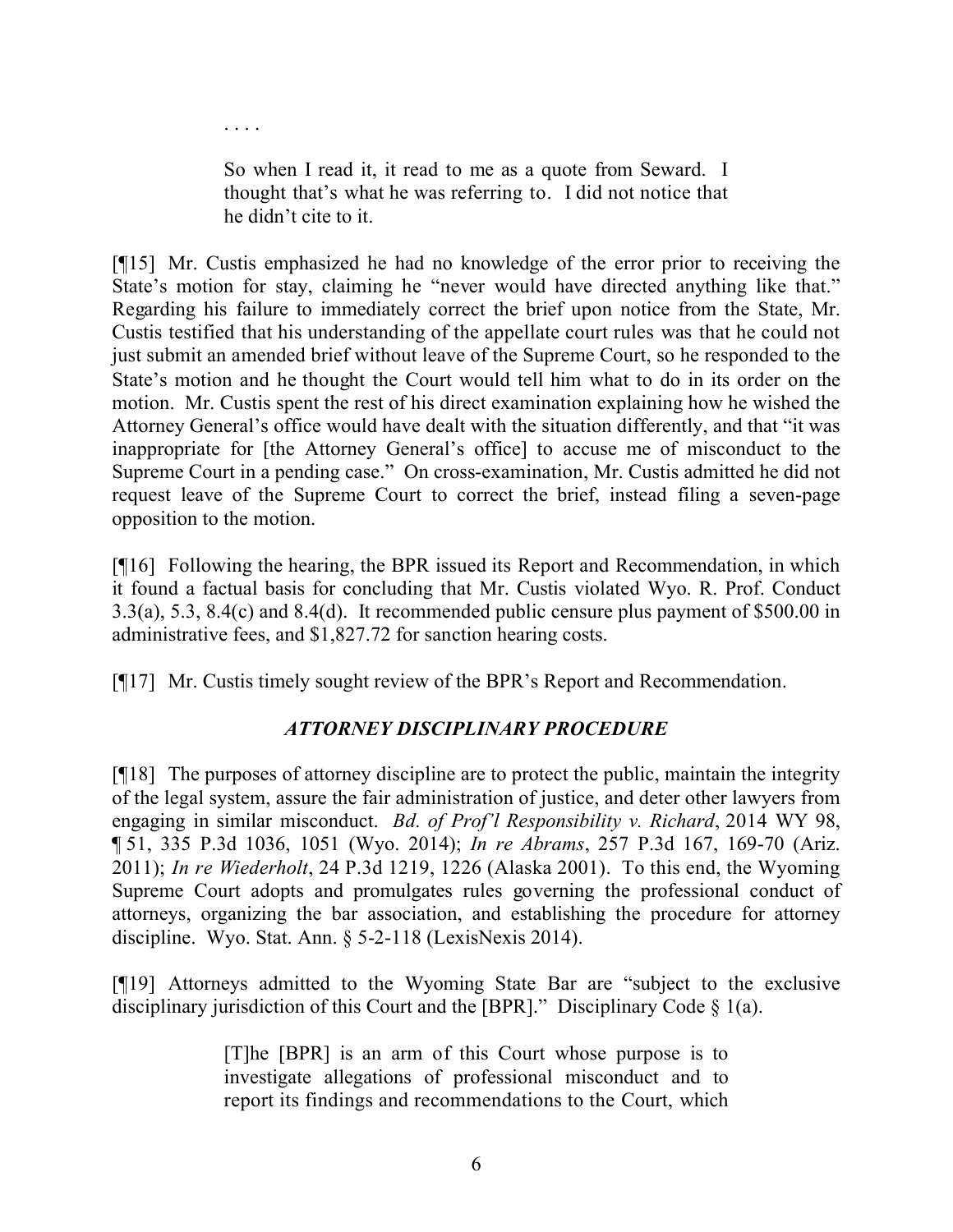is the ultimate decision-maker in attorney disciplinary matters. Sections  $21(c)(iii)$  and (iv) of the current Disciplinary Code make it clear that the Court's determination of appropriate discipline is its own, but that the determination must be made upon the evidence that was presented to the Board at the hearing.

*Bd. of Prof'l Responsibility v. Casper*, 2014 WY 22, ¶ 8, 318 P.3d 790, 793-94 (Wyo. 2014) (quoting *Bd. of Prof'l Responsibility v. Davidson*, 2009 WY 48, ¶ 8, 205 P.3d 1008, 1012 (Wyo. 2009)). The BPR is "an ancillary body structured by the court and has no independent power, jurisdiction, or authority other than that specifically delegated to it in accordance with the Disciplinary Code." *Meyer v. Norman*, 780 P.2d 283, 288 (Wyo. 1989). While the Court "gives due consideration to the findings and recommendations of the Board, [] 'the ultimate judgment in these cases is vested in this Court.'" *Casper*, 2014 WY 22, ¶ 8, 318 P.3d at 794 (quoting *Mendicino v. Whitchurch*, 565 P.2d 460, 466 (Wyo. 1977)).

[¶20] The Disciplinary Code provides for a three-step process in disciplinary matters. First, if the Peer Review Panel makes a determination of probable cause, a formal charge is filed. Disciplinary Code  $\S$  7(c)(iii), (vi). Second, pursuant to  $\S$  19(c), the BPR must determine whether a violation of the Wyoming Rules of Professional Conduct has been proven by clear and convincing evidence. If so, the BPR then receives evidence of aggravating or mitigating factors to determine the appropriate discipline. *Id*. In the event of default, the rule violation determination need not be established by clear and convincing evidence. Instead, in addition to the default admissions, "[n]o order shall be entered . . . without the BPR being satisfied that there is a factual basis for the violation [of the rules of professional conduct.]" Disciplinary Code  $\S$  11(m). The BPR then holds a hearing "to inquire into the appropriate form of discipline." *Id*. (In the event of default, "Respondent may only be heard by the BPR regarding the form of discipline to be imposed.").

[¶21] In this case, Mr. Custis defaulted, but had entered his appearance by the time the sanction hearing was held, and was allowed to present evidence relevant to the sanction determination. We therefore weigh the evidence to determine whether there is a factual basis for finding Mr. Custis violated the Rules of Professional Conduct alleged. We then apply a clear and convincing evidence standard to the evidence regarding sanctions.

### *DISCUSSION*

### *I. Did entry of default violate Mr. Custis's right to due process?*

[¶22] [Attorney disciplinary] proceedings are neither civil nor criminal in nature but are special proceedings, sui generis,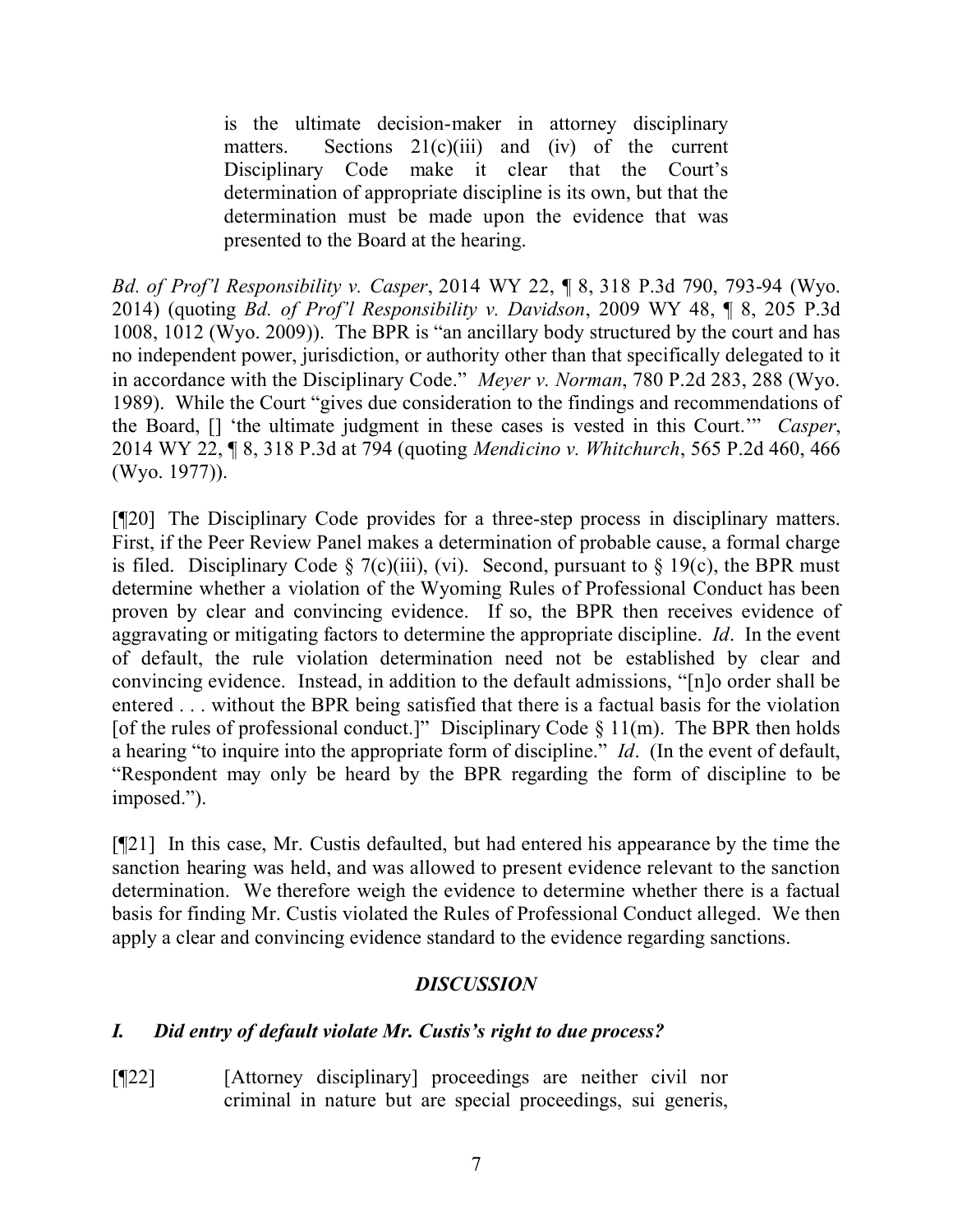and result from the inherent power of courts over their officers. Such proceedings are not lawsuits between parties litigant but rather are in the nature of an inquest or inquiry as to the conduct of the respondent.

*In re Echeles*, 430 F.2d 347, 349 (7th Cir. 1970); *see also State ex rel. Okla. Bar Ass'n v. Patterson*, 28 P.3d 551, 554 (Okla. 2001) ("A bar disciplinary proceeding is *sui generis*.").

[¶23] Nevertheless, "[d]isciplinary proceedings are adversary, adjudicatory proceedings. In as much as they are concerned with property rights of respondent-bar members, due process safeguards must be observed." *In re Thorup*, 432 A.2d 1221, 1225 (D.C. 1981) (citing *In re Ruffalo*, 390 U.S. 544, 550, 88 S.Ct. 1222, 1226, 20 L.Ed.2d 117 (1968)). As we noted in *Penny v. State ex rel. Wyo. Mental Health Professions Licensing Bd*., 2005 WY 117, ¶ 51, 120 P.3d 152, 175 (Wyo. 2005):

> The right to practice a licensed profession is a conditional property right protected by the due process clauses of the Constitution of the United States and the Constitution of the State of Wyoming. Procedural due process requires the applicant be given reasonable notice and a meaningful opportunity to be heard by the body which rules on his application before government action may substantially affect a significant property interest.

*Id*. (internal citations and quotation marks omitted); *see also Johnson v. Office of Prof'l Conduct*, 342 P.3d 280, 287 (Utah 2014) ("Attorneys are entitled to due process in disciplinary proceedings, including adequate notice of the charges and an opportunity to be heard in a meaningful way." (internal quotation marks omitted)). We must therefore consider whether Mr. Custis was given adequate notice and an opportunity to be heard in this case.

### **A. Notice**

[¶24] Section 11(e) of the Disciplinary Code provides: "Service on a respondent is complete upon mailing by certified mail, return receipt requested, a copy of the formal charge to the respondent's last known address as shown in the records of the Wyoming State Bar." The record shows that on October 17, 2013, bar counsel mailed its Formal Charge to Mr. Custis's address on record with the Wyoming State Bar, and it was received the following day.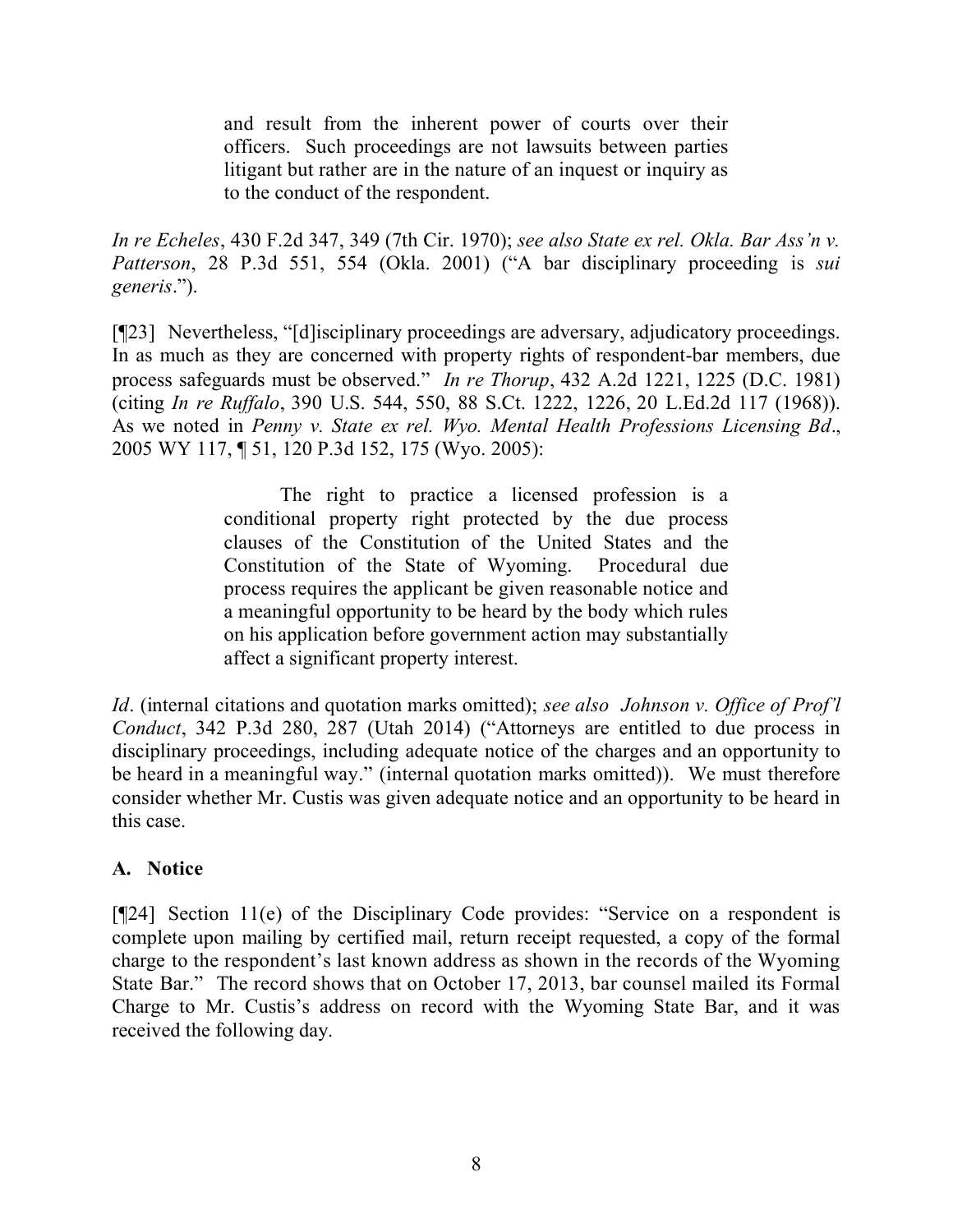[ $[$ 25] Mr. Custis argues that W.R.C.P. 5(b)(1) applies to service in attorney disciplinary proceedings.<sup>3</sup> Rule 5(b)(1) provides, "[s]ervice . . . on a party represented by an attorney is made on the attorney unless the court orders service on the party." Mr. Custis contends that his attorney was not served the formal charges, and service was therefore improper. Rule  $5(a)(1)$  only applies to pleadings "subsequent to the original complaint." The formal charges are in the nature of a complaint and would not be served pursuant to W.R.C.P. 5 in any case. Bar counsel's method of service conformed to  $\S$  11(e) of the Disciplinary Code, and was thus proper.

[¶26] Mr. Custis further points out that no summons was attached to the Formal Charge informing him of the deadline for his response as required by W.R.C.P 4(d). Section 11(e) of the Disciplinary Code does not require that a summons be attached to the Formal Charge, and § 11(n) does not incorporate W.R.C.P. 4(d) into the Disciplinary Code. "Ignorance of the law or rules of procedure do not justify relief from an entry of default." *Multiple Resort Ownership Plan, Inc. v. Design-Build-Manage, Inc.*, 2002 WY 67, ¶ 14, 45 P.3d 647, 652 (Wyo. 2002) (citing *Edward H. Bohlin Co. v. Banning Co.*, 6 F.3d 350, 357 (5th Cir. 1993)). This is particularly true in Mr. Custis's case, because he is not a stranger to the disciplinary process. *See Custis I.* Service upon Mr. Custis without a summons was proper.

[¶27] Mr. Custis was given fair notice of the proceedings against him, in accordance with the service requirements of the Disciplinary Code, thus the notice prong of due process was satisfied.

### **B. Opportunity for a Hearing**

[¶28] Section 19(c) of the Disciplinary Code provides the opportunity for respondent to attend a hearing in which he may present evidence to the BPR. However,  $\S$  11(m) provides that when "the respondent fails to answer the formal charge . . . Bar Counsel may file a motion for entry of an order of default."

[¶29] Mr. Custis had the opportunity for a hearing on the rule violations and waived it through his own actions. *See Zweifel v. State ex rel. Brimmer*, 517 P.2d 493, 499 (Wyo. 1974) ("Once the default is established defendant has no further standing to contest the factual allegations of plaintiff's claim for relief." (internal citation and quotation marks omitted)).

 <sup>3</sup> Section 11(n) of the Disciplinary Code provides: "Rules 5, 6, 7, 8, 10, 11, 15, 16, 26, 29, 30, 32, 33, 34, 35, 36, 37, 42, 45, 46, 56, 58, 60, and 61 of the Wyoming Rules of Civil Procedure shall apply to disciplinary proceedings so far as the provisions in those rules are in their natures applicable and consistent with these rules."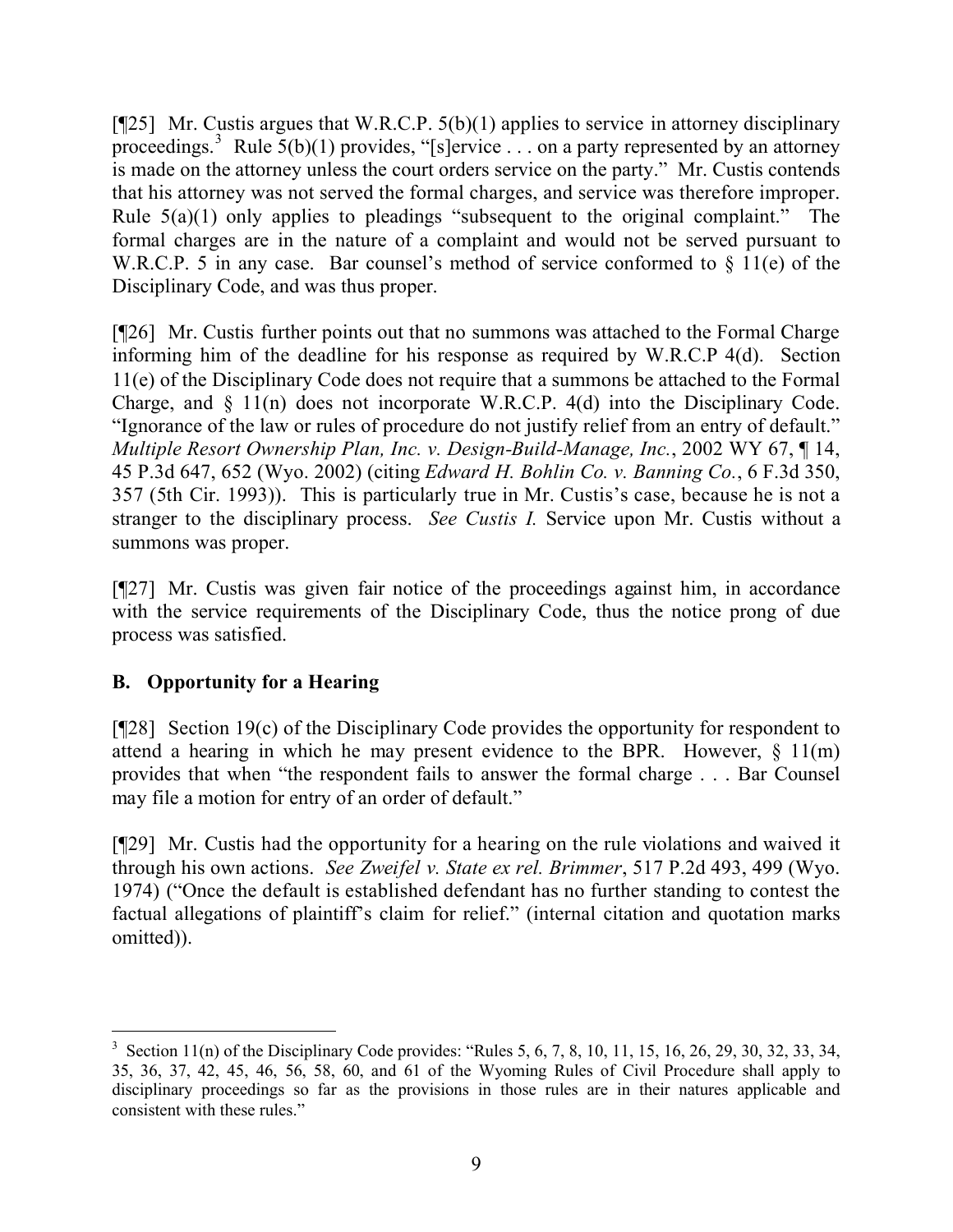[¶30] Mr. Custis argues that the mere availability of a hearing when facing potential loss of one's law license does not satisfy due process requirements. He cites to *In re Williams*, 464 A.2d 115, 119 (D.C. 1983), in which the District of Columbia Court of Appeals held that failure to hold an *ex parte* hearing on the charges against the defaulting attorney was a due process violation. However, there the court rested its decision not on the fact that a hearing is always required for a defaulting party, but instead on the hearing committee's findings of multiple disciplinary code violations based solely on the unsworn charges in the petition. *Id.* The court concluded that a defaulting attorney cannot be stripped of his law license based on a default unsupported by proof. *Id*. It did not, however, declare that an evidentiary hearing is mandated in all default cases. *Id.*

[¶31] The same court later rejected the argument that *Williams* requires an evidentiary hearing in *In re Sheih*, 738 A.2d 814 (D.C. 1999), a reciprocal discipline case. In *Sheih*, the court found sufficient evidence of misconduct where the California State Bar had based its decision "on both the facts deemed to have been admitted by Respondent's default *and* on the additional documentary evidence submitted by the State Bar[.]" *Sheih*, 738 A.2d at 817 (emphasis in original). Contrary to Mr. Custis's assertion, the holdings in *Williams* and *Sheih* do not establish that an evidentiary hearing is required in disciplinary proceedings when the respondent has defaulted. Instead, they stand for the proposition that an attorney who defaults in a disciplinary proceeding cannot be denied his or her license without a factual basis in addition to the allegations deemed admitted by virtue of the default.

[ $[$ ]32] The requirement of  $\S$  11(m) of the Disciplinary Code that upon default, "[n]o order shall be entered or recommendation made to the Court without the BPR being satisfied that there is a factual basis for the violation . . ." comports with the holding in *Williams* and *Sheih*. In this matter, bar counsel submitted six exhibits to support a factual basis for the rule violations, in addition to the allegations deemed admitted by the default. Mr. Custis was given an opportunity for a hearing to confront the disciplinary allegations made against him; however he lost that opportunity when he defaulted. We conclude the hearing prong of due process was satisfied.

### **C. Alleged Prosecutorial Vindictiveness**

[¶33] Mr. Custis argues bar counsel displayed "prosecutorial vindictiveness" in pursuing discipline against him, citing *Bordenkircher v. Hayes*, 434 U.S. 357, 363, 98 S.Ct. 663, 668, 54 L.Ed.2d 604 (1978) ("To punish a person because he has done what the law allows is a due process violation of the most basic sort.") In support of his argument, he cites facts which we will not consider because they were not presented to the BPR. *See* Disciplinary Code § 21(c)(iv). Nevertheless, a brief explanation of the role of bar counsel in disciplinary proceedings is warranted.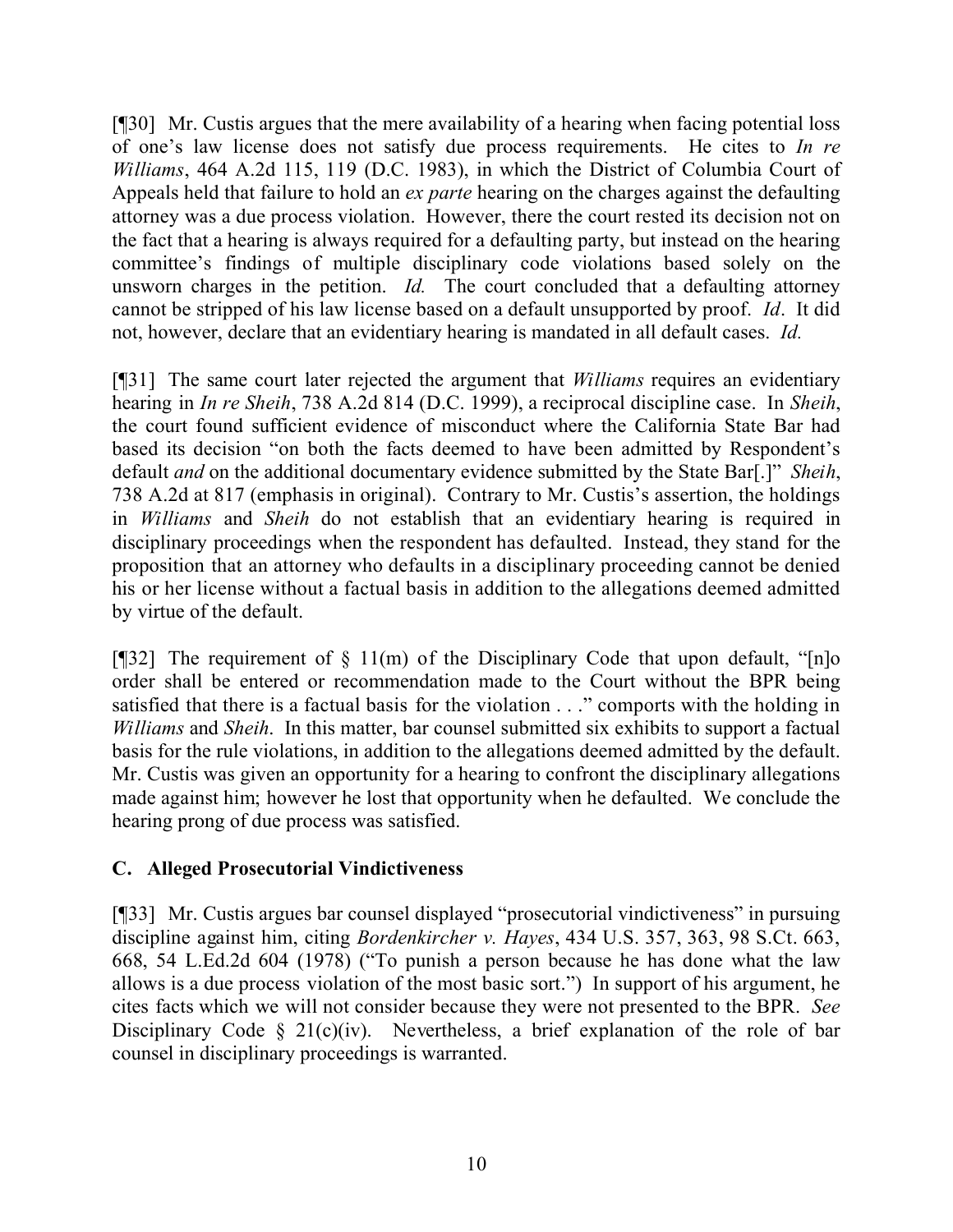[ $[$ ][34] Section 6(b)(i) of the Disciplinary Code gives bar counsel the power and duty "[t]o review and investigate any complaint to determine whether a prima facie violation exists[.]" "The determination of whether or not to initiate an investigation is vested within the sound discretion of Bar Counsel<sup>[.]"</sup> *Id.* at § 6(b)(iii). This discretion is limited by the Peer Review Panel, which provides "general supervision of, guidance to, and oversight of the office of Bar Counsel[,]" and ultimately "[d]etermine[s] whether probable cause exists, justifying the filing of a formal charge[.]" *Id*. at § 7(c)(iii), (vi). Here, the Peer Review Panel issued a Finding of Probable Cause prior to bar counsel filing the Formal Charge. Bar counsel adhered to the procedural rules in the Disciplinary Code and Mr. Custis provides no admissible support for his contentions that bar counsel acted vindictively.

[¶35] We find no due process violation in the entry of default against Mr. Custis and therefore adopt the BPR's entry of order of default.

### *II. Is there a factual basis for finding Mr. Custis violated the Wyoming Rules of Professional Conduct?*

[¶36] As discussed above, *see supra* ¶¶ 20-21 and 30-31, in disciplinary proceedings we do not rely on default alone to determine that a rule violation has occurred. In addition to the allegations deemed admitted by default, Disciplinary Code  $\S11(m)$  requires us to find a factual basis for the violation. In the context of attorney discipline, a "factual basis" exists when "the record contains evidence in sufficient quantum to persuade a fairminded, rational person of the truth of a declared premise." *In re Disciplinary Proceedings Against Bonet*, 29 P.3d 1242, 1247 (Wash. 2001) (internal citation and quotation marks omitted). Although this is sometimes referred to as "substantial evidence," we reject bar counsel's contention that we should apply a substantial evidence standard of review to the BPR's findings and conclusions. The Court conducts a *de novo* review of all aspects of attorney discipline.

### **A. Violations of Wyoming Rules of Professional Conduct**

### **1. Candor toward the tribunal—Wyo. R. Prof. Conduct 3.3(a)**

[¶37] Wyo. R. Prof. Conduct 3.3(a) provides: "A lawyer shall not knowingly: (1) make a false statement of fact or law to a tribunal or fail to correct a false statement of material fact or law previously made to the tribunal by the lawyer;" and "(3) offer evidence that the lawyer knows to be false." Comment 5 to Rule 3.3 provides in part: "Paragraph (a)(3) requires that the lawyer refuse to offer evidence that the lawyer knows to be false . . . . This duty is premised on the lawyer's obligation as an officer of the court to prevent the trier of fact from being misled by false evidence."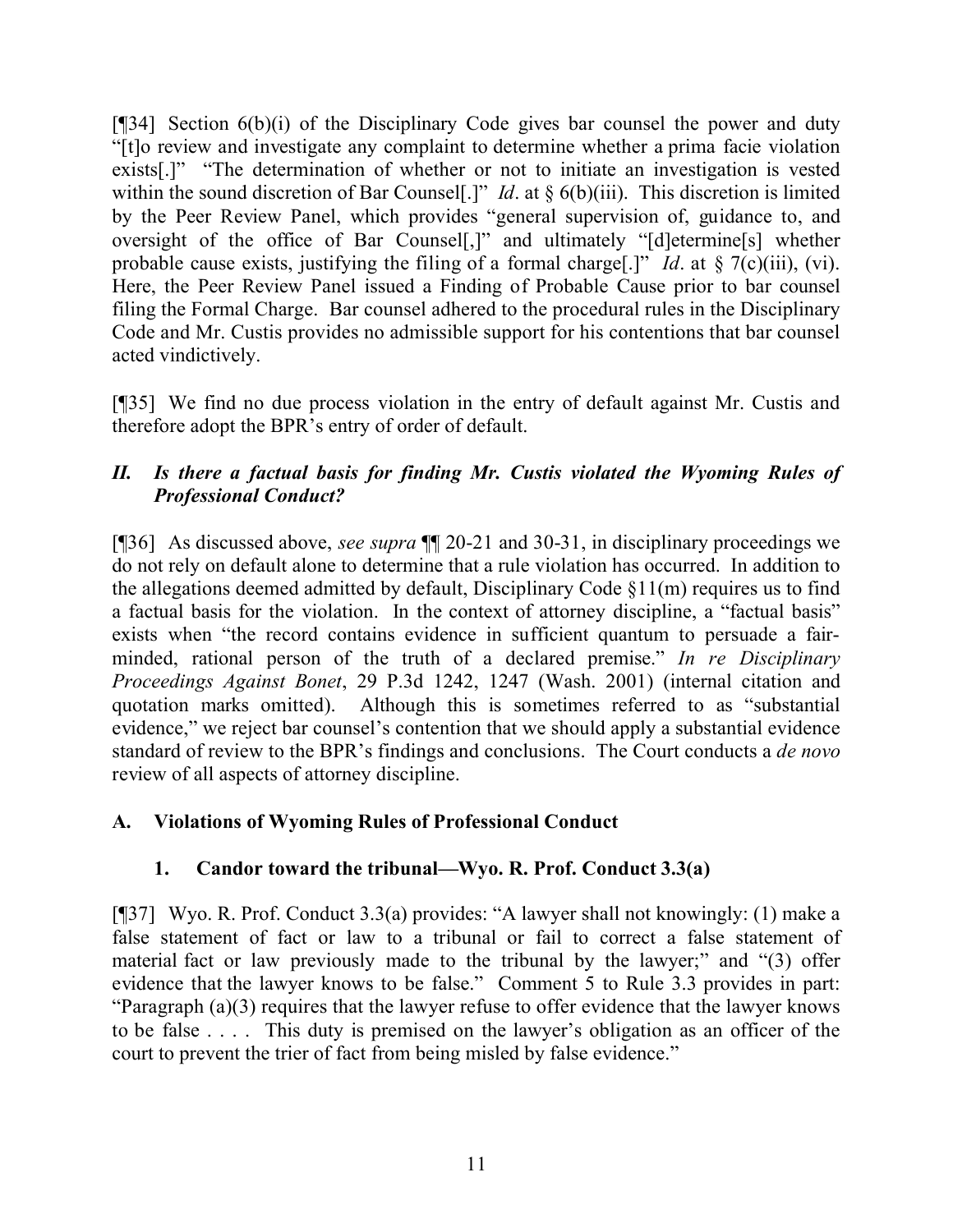[¶38] The following allegations from the Formal Charge are deemed admitted: (1) Mr. Custis filed a brief with the Wyoming Supreme Court in *Ortiz v. State*, 2014 WY 60, 326 P.3d 883 (Wyo. 2014), containing material misrepresentations; (2) the State filed a motion for stay calling this Court's attention to the misrepresentations; (3) Mr. Custis responded to the motion contending the misrepresentations were unintentional typographical errors; (4) pursuant to an order by this Court, Mr. Custis corrected the error and submitted a revised brief to the Court; and (5) in response to a disciplinary inquiry regarding the misrepresentation, Mr. Custis claimed to have no knowledge of the misrepresentation and explained the incident as a drafting error by his paralegal. Mr. Custis's brief and the opinion of this Court in *Seward* provide a factual basis for these allegations. We agree with the BPR's conclusion on this issue:

> 18. With regard to Respondent's insistence that the misrepresentation contained in the *Ortiz* brief he signed and submitted to the Wyoming Supreme Court was simply a typographical error of which Respondent was unaware at the time the brief was filed, Rule 1.0(g) provides, "A person's knowledge may be inferred from the circumstances." Rule  $[3.1(c)]^{[4]}$  provides in relevant part, "The signature of an attorney constitutes a certificate by him that he has read the pleading, motion or other court document; that to the best of his knowledge, information, and belief, formed after reasonable inquiry, it is well-grounded in fact[.]"

There is a factual basis for concluding Mr. Custis violated Rule 3.3(a).

#### **2. Responsibilities regarding nonlawyer assistants—Wyo. R. Prof. Conduct 5.3**

[ $[$ [39] Rule 5.3(c)(2) provides in pertinent part:

[A] lawyer shall be responsible for conduct of such person that would be a violation of the Rules of Professional Conduct if engaged in by the lawyer if . . . the lawyer is a partner or has comparable managerial authority in the law firm in which the person is employed, or has direct supervisory authority over the person, and knows of the conduct at a time when its consequences can be avoided or mitigated but fails to take remedial action.

 $4$  In its Report and Recommendation, the BPR mistakenly cited Rule 3.3(c).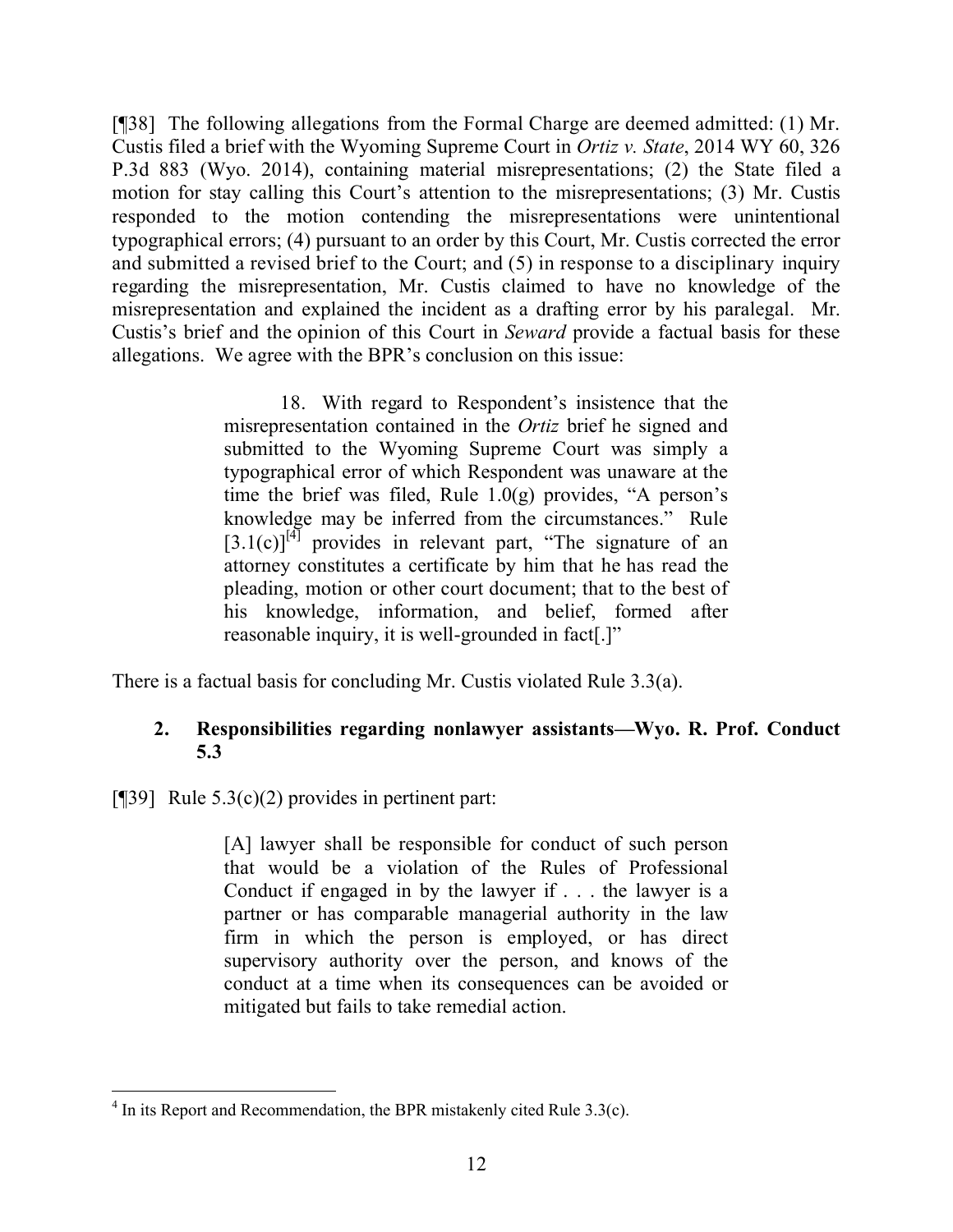Comment 1 to Rule 5.3 provides: "The measures employed in supervising nonlawyers should take account of the fact that they do not have legal training and are not subject to professional discipline." While the record contains no basis to conclude that Mr. Custis had actual knowledge of his paralegal's misrepresentations, Mr. Custis's signature on the brief certified "that to the best of [his] knowledge, information, and belief, formed after an inquiry reasonable under the circumstances . . . [t]he . . . factual contentions have evidentiary support[.]" W.R.C.P. 11(b)(3). When Mr. Custis signed the brief, he took responsibility for knowing the accuracy of the contents of the document. Mr. Custis cannot simply claim ignorance to avoid his responsibility for his paralegal's work product. We conclude that a factual basis exists to find Mr. Custis violated Rule 5.3(c).

#### **3. Conduct involving dishonesty, fraud, deceit or misrepresentation—Wyo. R. Prof. Conduct 8.4(c)**

[¶40] Wyo. R. Prof. Conduct 8.4(c) provides: "It is professional misconduct for a lawyer to . . . engage in conduct involving dishonesty, fraud, deceit or misrepresentation." It is undisputed that the *Ortiz* brief contained portions of the *Seward* opinion, without citation, which misrepresented the testimony of an important witness. We conclude there is a factual basis to conclude Mr. Custis violated Rule 8.4(c). *See Bd. of Prof'l Responsibility v. Stith*, 2011 WY 69, 262 P.3d 847, 851 (Wyo. 2011) (attorney violated Rule 8.4 when he signed discovery pleading which failed to provide required insurance coverage information); *In re Finestrauss*, 32 A.3d 978, 982 (Del. 2011) (violation of Rule 8.4(c) for submitting to the Court documents with misrepresentations relating to tax obligations).

### **4. Conduct prejudicial to the administration of justice—Wyo. R. Prof. Conduct 8.4(d)**

[¶41] Wyo. R. Prof. Conduct 8.4(d) provides that it is professional misconduct for a lawyer to "engage in conduct that is prejudicial to the administration of justice." Mr. Custis admits that he submitted a brief to this Court containing material misrepresentations, and the misrepresentation is apparent on the face of the brief. If this Court had relied on these misrepresentations it would have impacted a central issue in the *Ortiz* appeal. Furthermore, addressing the misrepresentation caused undue delay and wasted resources of the State and this Court. We find a factual basis for concluding that the misrepresentation was prejudicial to the administration of justice and Mr. Custis violated Rule 8.4(d).

### *III. What are the appropriate sanctions?*

[¶42] When a respondent defaults on the charges, but appears at the sanction hearing, as Mr. Custis did, we determine the sanctions based on clear and convincing evidence. "Clear and convincing evidence is 'that kind of proof that would persuade a trier of fact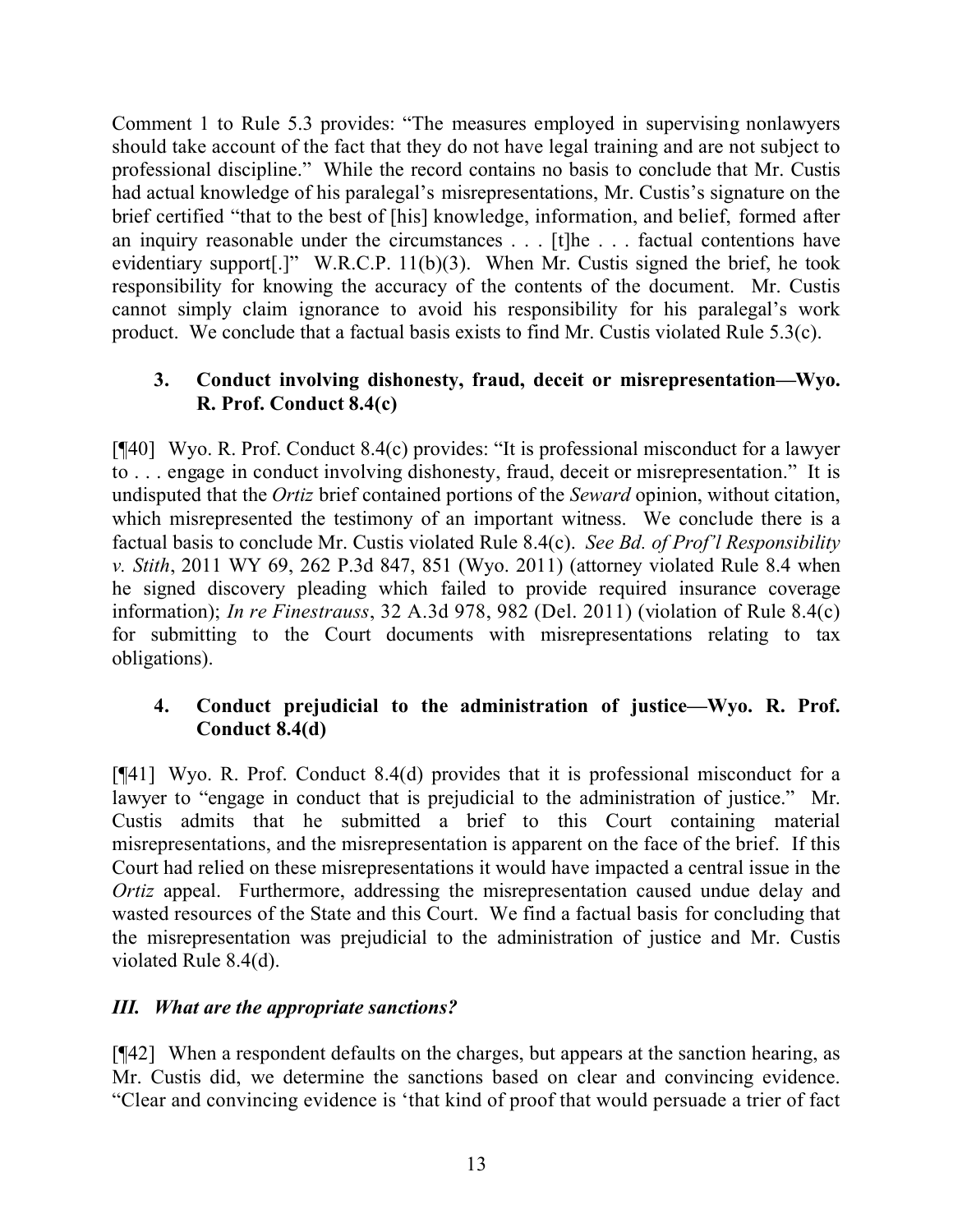that the truth of the contention is highly probable.'" *Richard*, 2014 WY 98, ¶ 53, 335 P.3d at 1052 (quoting *SMH v. State*, 2012 WY 165, ¶ 19, 290 P.3d 1104, 1109 (Wyo. 2012)); *see also Mendicino*, 565 P.2d at 475.

[¶43] To determine the appropriate sanctions, we look to the ABA Standards for Imposing Lawyer Sanctions (1992) (ABA Standards). In *In re Discipline of Longacre*, 122 P.3d 710 (Wash. 2005), the Washington Supreme Court explained this process:

> [T]he court engages in a two-step process utilizing ABA Standards. First, the presumptive sanction is determined by considering: (1) the ethical duty violated, (2) the lawyer's mental state, and (3) the extent of the actual or potential harm caused by the misconduct. Second, the court considers any aggravating or mitigating factors that may alter the presumptive sanction or affect the duration of a suspension.

*Id*. at 719 (citation omitted); *see also* ABA Standards 3.0 and *In re Shea*, 273 P.3d 612, 622 (Alaska 2012).

#### **1. The lawyer's mental state**

[¶44] The ABA Standards define three levels of mental states:

"Intent" is the conscious objective or purpose to accomplish a particular result.

"Knowledge" is the conscious awareness of the nature or attendant circumstances of the conduct but without the conscious objective or purpose to accomplish a particular result.

"Negligence" is the failure of a lawyer to heed a substantial risk that circumstances exist or that a result will follow, which failure is a deviation from the standard of care that a reasonable lawyer would exercise in the situation.

ABA Standards, III. Standards for Imposing Lawyer Sanctions: Black Letter Rules.

[¶45] The BPR did not reach any conclusions regarding Mr. Custis's mental state. With regard to Mr. Custis's violations of Wyo. R. Prof. Conduct 3.3(a), 5.3, 8.4(c), and 8.4(d), we conclude Mr. Custis's violations comport with the ABA's definition of a negligent mental state: "when a lawyer fails to be aware of a substantial risk that circumstances exist or that a result will follow, which failure is a deviation from the standard of care that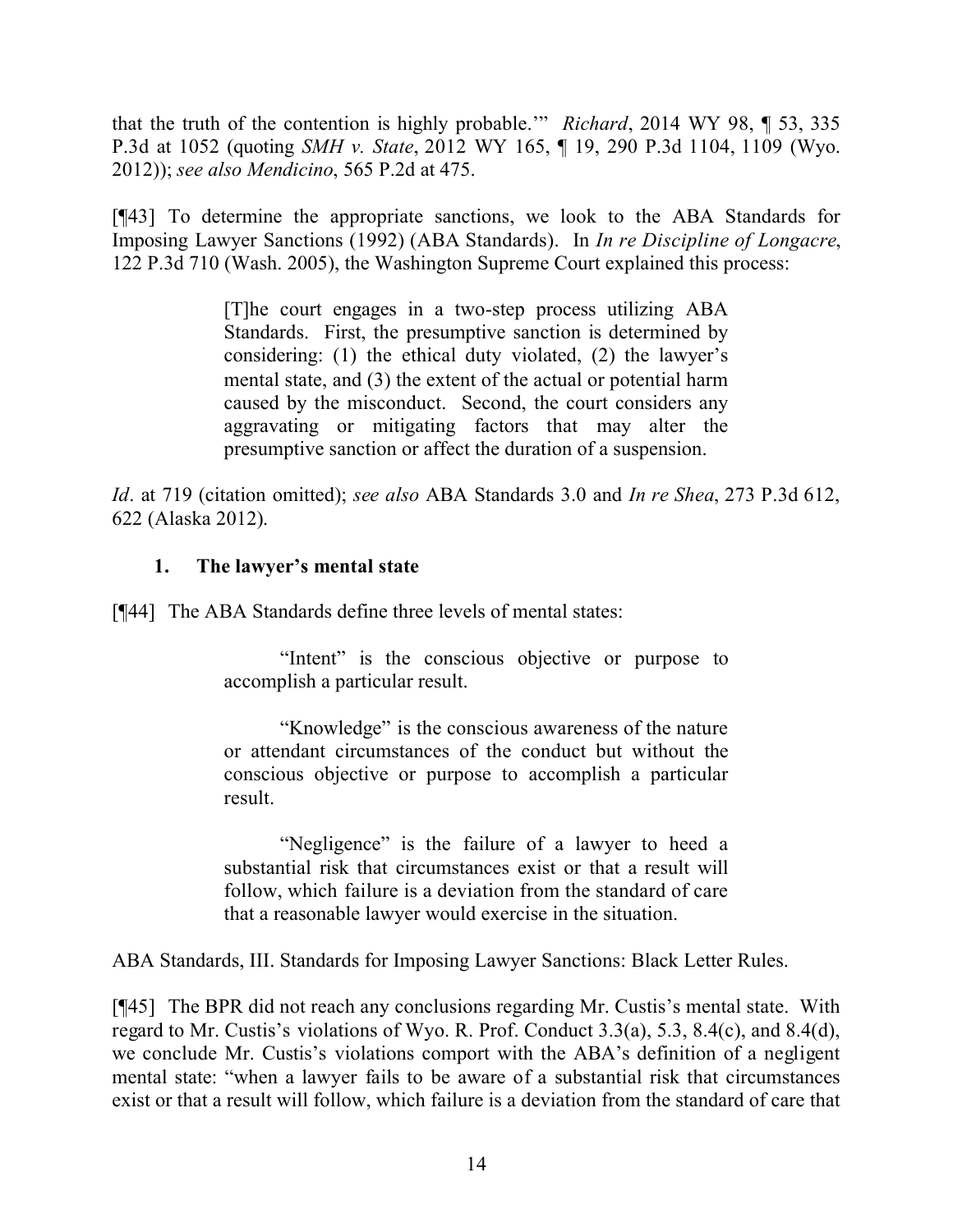a reasonable lawyer would exercise in the situation." ABA Standards, Theoretical Framework. The testimony of Mr. Custis, his paralegal, and Ms. Domonkos indicates that Mr. Custis was not aware of the misrepresentation until the State filed its motion for stay.

### **2. Potential or actual injury caused by misconduct**

[¶46] The ABA Standards define "injury" as follows:

[H]arm to a client, the public, the legal system, or the profession which results from a lawyer's misconduct. The level of injury can range from "serious" injury to "little or no" injury; a reference to "injury" alone indicates any level of injury greater than "little or no" injury.

ABA Standards, III. Standards for Imposing Lawyer Sanctions: Black Letter Rules. "Potential injury" is:

> [H]arm to a client, the public, the legal system or the profession that is reasonably foreseeable at the time of the lawyer's misconduct, and which, but from some intervening factor or event, would probably have resulted from the lawyer's misconduct.

*Id*.

[¶47] We find clear and convincing evidence supporting the BPR's determination that Mr. Custis caused actual injury to the State and the judiciary, and adopt its finding:

> 23. Based upon the clear and convincing evidence . . . Respondent's misconduct caused actual injury to the judicial system. Because of the misrepresentations contained in the brief filed by Respondent, the State expended significant time researching, drafting and filing the Motion for Expedited Stay. The Court expended its resources in reviewing the motion, Respondent's response and ruling on the motion.

### **3. Duties violated and presumptive sanction**

[¶48] Mr. Custis's violation of Rule 5.3 falls under the ABA Standards 7.0, "Violations Of Other Duties Owed As A Professional." Considering Mr. Custis acted negligently and caused actual injury to the judiciary, our presumptive sanction is reprimand. ABA Standards 7.3.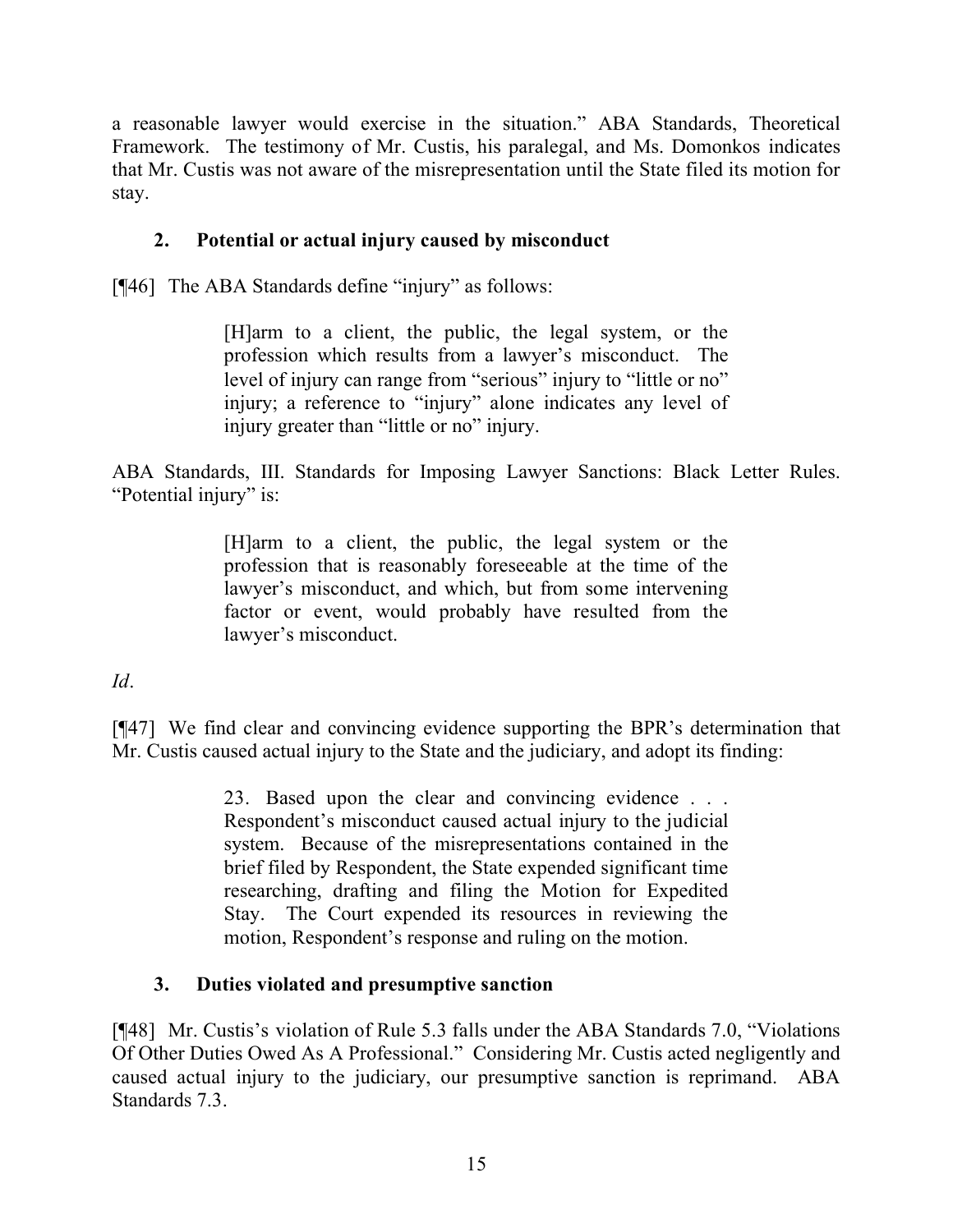[ $[$ 49] Mr. Custis's violation of Rules 3.3(a), 8.4(c), and 8.4(d) fall under the heading "Violations of Duties Owed to the Legal System," specifically, ABA Standard 6.1, "False Statements, Fraud, and Misrepresentation." Because Mr. Custis acted negligently and caused actual injury to the judiciary, our presumptive sanction determination is reprimand.

> 6.13 Reprimand is generally appropriate when a lawyer is negligent either in determining whether statements or documents are false or in taking remedial action when material information is being withheld, and causes injury or potential injury to a party to the legal proceeding, or causes an adverse or potentially adverse effect on the legal proceeding.

ABA Standards 6.13.

#### **4. Aggravating and mitigating factors warranting adjustment of presumptive sanction**

[¶50] "Aggravating circumstances are any considerations or factors that may justify an increase in the degree of discipline to be imposed." *In re Johanning*, 111 P.3d 1061, 1065 (Kan. 2005). ABA Standard 9.22 lists factors which may be considered in aggravation:

- (a) prior disciplinary offenses;
- (b) dishonest or selfish motive;
- (c) a pattern of misconduct;
- (d) multiple offenses;
- (e) bad faith obstruction of the disciplinary proceeding by intentionally failing to comply with rules or orders of the disciplinary agency;
- (f) submission of false evidence, false statements, or other deceptive practices during the disciplinary process;
- (g) refusal to acknowledge wrongful nature of conduct;
- (h) vulnerability of victim;
- (i) substantial experience in the practice of law;
- (j) indifference to making restitution;
- (k) illegal conduct, including that involving the use of controlled substances.

[¶51] ABA Standard 9.32 lists the following factors that may justify reduction of the degree of discipline: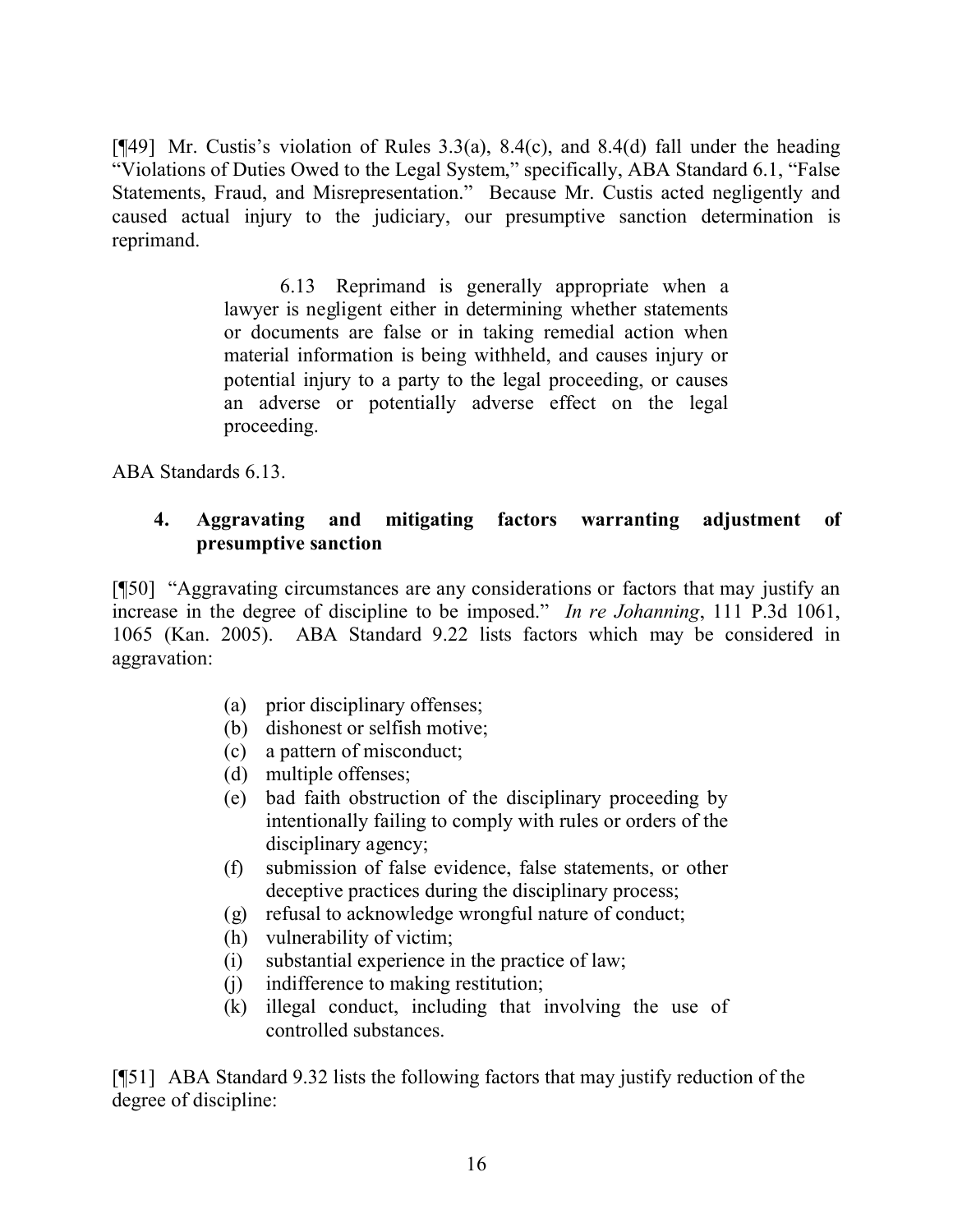- (a) absence of prior disciplinary record;
- (b) absence of a dishonest or selfish motive;
- (c) personal or emotional problems;
- (d) timely good faith effort to make restitution or to rectify consequences of misconduct;
- (e) full and free disclosure to disciplinary board or cooperative attitude toward proceedings;
- (f) inexperience in the practice of law;
- (g) character or reputation;
- (h) physical disability;
- (i) mental disability or chemical dependency including alcoholism or drug abuse . . . ;
- (j) delay in disciplinary proceedings;
- (k) imposition of other penalties or sanctions;
- (l) remorse;
- (m) remoteness of prior offenses.

[¶52] The BPR found three aggravating factors: (1) prior disciplinary record, (2) multiple offenses, and (3) substantial experience in the practice of law. In addition, the BPR found one mitigating factor, the previously imposed \$500 sanction from this Court.

[¶53] There is clear and convincing evidence of Mr. Custis's prior disciplinary record. In *Custis I*, Mr. Custis offered a \$15,000 "inducement" to the mother of a sexual abuse victim in exchange for the mother's agreement to recommend to the sentencing court that Mr. Custis's client receive a suspended sentence and no prison time for his guilty plea to first-degree sexual abuse of a minor. 2012 WY 142, 295 P.3d at 336. Mr. Custis was publicly censured, and required to take a continuing education in ethics course as sanctions in that matter. *Id*. at 351.

[¶54] We do not agree there were "multiple offenses" in the *Ortiz* matter. Rather, Mr. Custis committed one offense which violated several rules. The Washington Supreme Court has explained the distinction:

> Longacre's conduct, as limited and discrete as it was, viewed as a whole, does not rise to the level of egregiousness justifying a finding of "multiple offenses." In virtually any attorney discipline case, multiple counts are commonly charged simply because most discrete behaviors violate more than one [rule of professional conduct]. Surely, the ABA Standards and this court never intended that *all* attorneys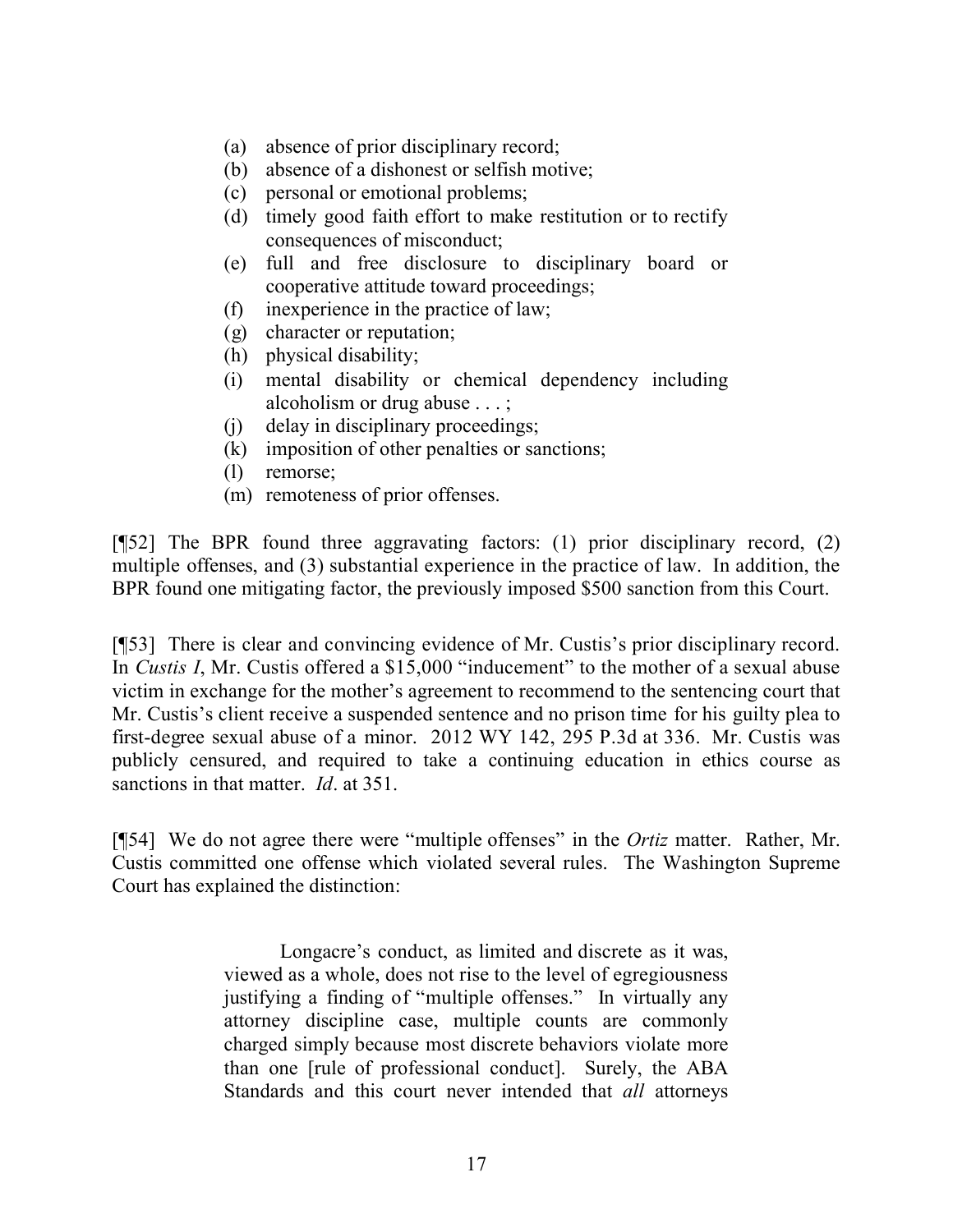charged with multiple counts of misconduct be subject to the "multiple offenses" aggravating factor. The test for "multiple offenses" must require something more.

*In re Discipline of Longacre*, 122 P.3d at 726 (emphasis in original). Mr. Custis filed a brief containing material misrepresentations. Though this conduct violated more than one rule of professional conduct, it does not constitute "multiple offenses."

[¶55] Mr. Custis has been licensed to practice law since 1994, providing clear and convincing evidence of his substantial experience in the practice of law. *See In re Disciplinary Proceeding Against Ferguson*, 246 P.3d 1236, 1250 (Wash. 2011) ("substantial experience" factor applicable when lawyer has practiced 10 or more years at the time of misconduct).

[¶56] "[T]here is no magic formula for determining how aggravating and mitigating circumstances affect an otherwise appropriate sanction." *In re Disciplinary Matter of Friedman*, 23 P.3d 620, 633 (Alaska 2001) (internal quotation marks omitted). In determining the appropriate sanction, we must balance the rehabilitative and deterrent purposes of attorney discipline. "[W]e view discipline as assisting, if possible, in the rehabilitation of an errant lawyer." *In re Scholl*, 25 P.3d 710, 712 (Ariz. 2001). "[T]he discipline must be fair to the attorney, with the object of correcting the wayward tendency in the accused lawyer while offering . . . a fair and reasonable opportunity for rehabilitation." *The Florida Bar v. Cox*, 794 So.2d 1278, 1286 (Fla. 2001) (internal quotation marks omitted). Although attorney discipline can serve to improve the performance of attorneys who have strayed in performing their ethical obligations, when an attorney continues to engage in professional and ethical misconduct in spite of previous sanctions, our concern weighs more heavily toward deterrence, maintaining the integrity of the legal system, and protecting the public. This Court's decision in *Custis I*  was published on November 7, 2012. Even assuming he made no changes in his office procedures until that date, some of Mr. Custis's misconduct occurred after, he contends, he made improvements to his procedures to avoid any further discipline.

[¶57] We adopt the BPR's recommendation of a public censure for Mr. Custis's rule violations. We adopt the BPR's recommendation on fees and costs, ordering Mr. Custis to pay \$500.00 in administrative fees and \$1,827.72 in sanction hearing costs.

### *IT IS HEREBY ORDERED:*

[¶58] 1. The Report and Recommendation for Public Censure, filed by the BPR on June 17, 2014, is hereby approved and adopted, as modified by this order; and

2. Dion J. Custis shall receive a public censure; and